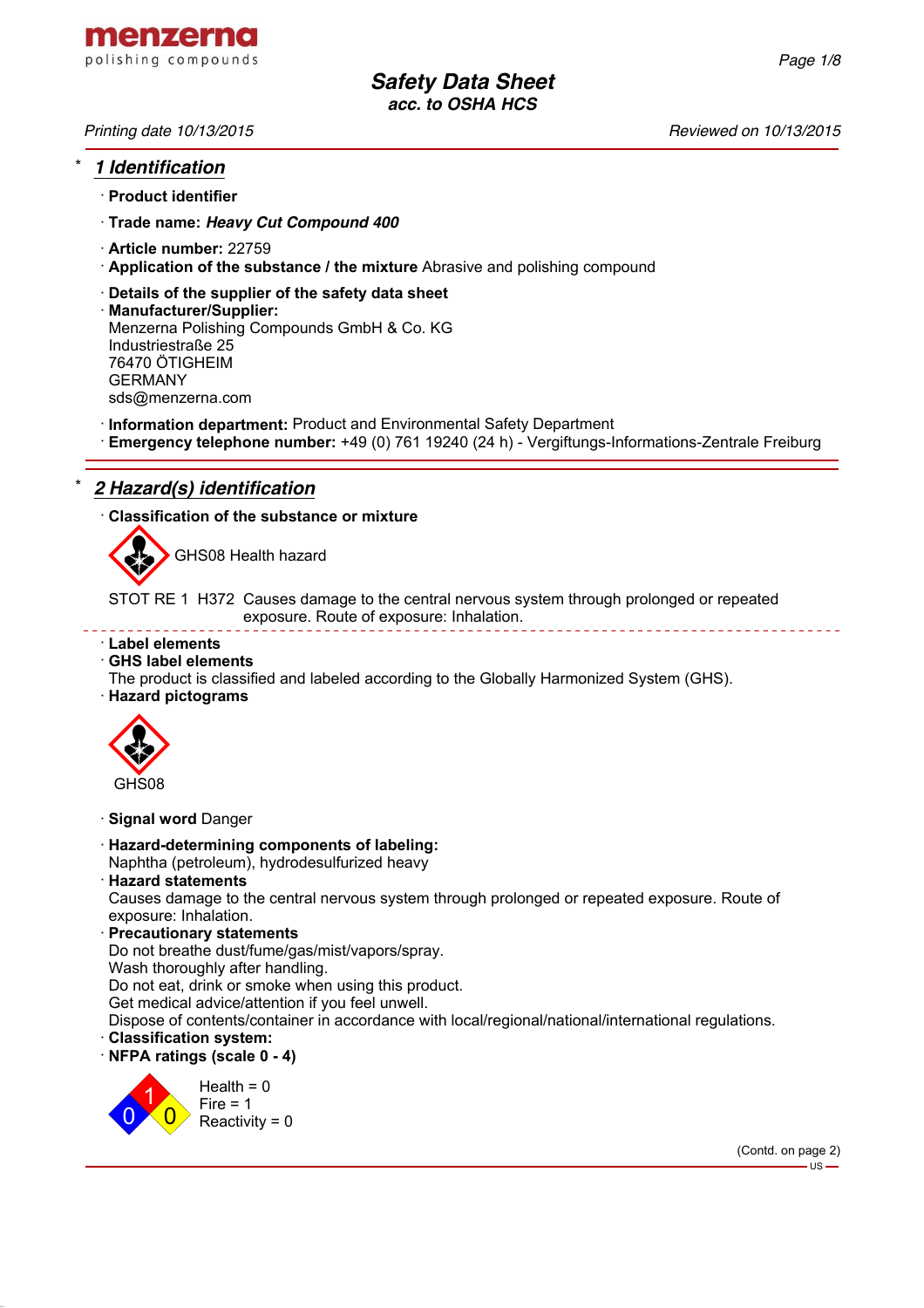*Printing date 10/13/2015 Reviewed on 10/13/2015*

menzerna polishing compounds

**Trade name:** *Heavy Cut Compound 400*

(Contd. of page 1)

· **HMIS-ratings (scale 0 - 4)**

**HEALTH** REACTIVITY  $\boxed{0}$  Reactivity = 0  $\boxed{0}$  $\overline{1}$  $Health = 0$  $Fire = 1$ 

· **Other hazards**

FIRE

- · **Results of PBT and vPvB assessment**
- · **PBT:** Not applicable.
- · **vPvB:** Not applicable.

# \* *3 Composition/information on ingredients*

### · **Chemical characterization: Mixtures**

· **Description:** Mixture of the substances listed below with nonhazardous additions.

|                    | · Dangerous components:                                                                         |               |
|--------------------|-------------------------------------------------------------------------------------------------|---------------|
|                    | 1344-28-1 aluminium oxide                                                                       | $10 - 25%$    |
|                    | 64742-55-8 Distillates (petroleum), hydrotreated light paraffinic<br><b>S</b> Asp. Tox. 1, H304 | 10-<25%       |
|                    | 64742-82-1 Naphtha (petroleum), hydrodesulfurized heavy<br>STOT RE 1, H372; Asp. Tox. 1, H304   | $2.5 - 10%$   |
|                    | 64742-94-5 Solvent naphtha (petroleum), heavy arom.<br>STOT SE 3, H336; Flam. Liq. 4, H227      | $2.5 - 10%$   |
| $56-81-5$ glycerol |                                                                                                 | $0.1 - 2.5\%$ |

### *4 First-aid measures*

#### · **Description of first aid measures**

· **After inhalation:** Supply fresh air; consult doctor in case of complaints.

· **After skin contact:**

Immediately wash with water and soap and rinse thoroughly.

If skin irritation continues, consult a doctor.

· **After eye contact:**

Rinse opened eye for several minutes under running water. If symptoms persist, consult a doctor.

· **After swallowing:**

Rinse out mouth and then drink plenty of water.

If symptoms persist consult doctor.

· **Information for doctor:**

· **Most important symptoms and effects, both acute and delayed**

- No further relevant information available.
- · **Indication of any immediate medical attention and special treatment needed** Treat according to symptoms.

# *5 Fire-fighting measures*

- · **Extinguishing media**
- · **Suitable extinguishing agents:** Water spray, foam, dry powder or carbon dioxide.
- · **For safety reasons unsuitable extinguishing agents:** Water with full jet
- · **Special hazards arising from the substance or mixture** Nitrogen oxides (NOx)
- · **Advice for firefighters**
- · **Protective equipment:**

Wear self-contained respiratory protective device.

(Contd. on page 3)  $-11S -$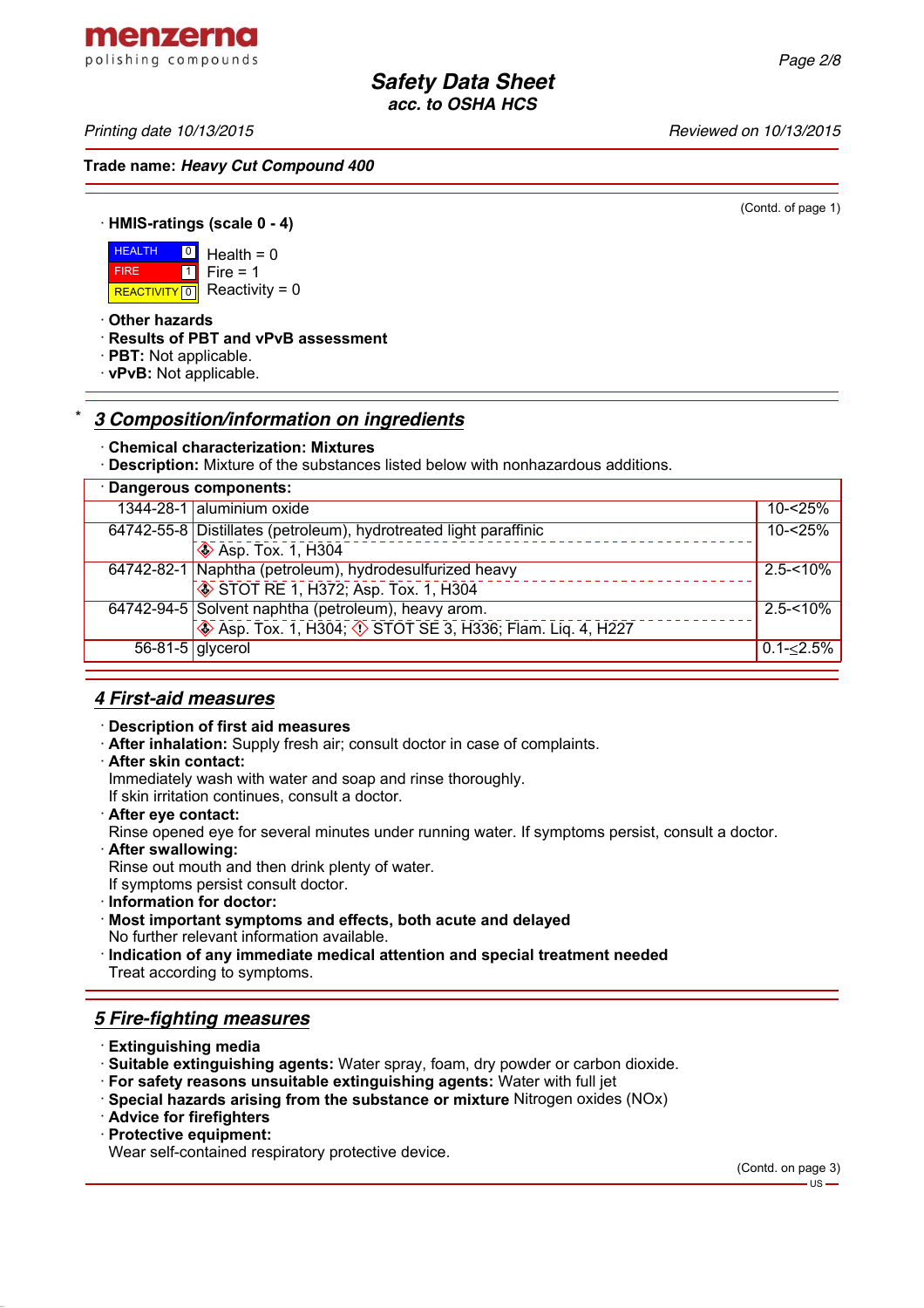menzerna polishing compounds

#### *Printing date 10/13/2015 Reviewed on 10/13/2015*

### **Trade name:** *Heavy Cut Compound 400*

(Contd. of page 2)

Wear fully protective suit.

# *6 Accidental release measures*

· **Personal precautions, protective equipment and emergency procedures** Keep unnecessary personnel away. Ensure adequate ventilation. Use personal protection recommended in section 8. · **Environmental precautions:** Inform respective authorities in case of seepage into water course or sewage system. Do not allow to enter sewers/ surface or ground water. · **Methods and material for containment and cleaning up:** Absorb with liquid-binding material (sand, diatomite, acid binders, universal binders, sawdust). Ensure adequate ventilation. **Reference to other sections** See Section 7 for information on safe handling. See Section 8 for information on personal protection equipment. See Section 13 for disposal information.

# \* *7 Handling and storage*

- · **Handling:**
- · **Precautions for safe handling** Ensure good ventilation/exhaustion at the workplace. Prevent formation of aerosols.
- · **Information about protection against explosions and fires:** No special measures required.
- · **Conditions for safe storage, including any incompatibilities**
- · **Storage:**
- · **Requirements to be met by storerooms and receptacles:**
- Store in a well-ventilated place. Storage temperature: between 15 °C and 25 °C.
- · **Information about storage in one common storage facility:** Not required.
- · **Further information about storage conditions:** None.
- · **Specific end use(s)** No further relevant information available.

# \* *8 Exposure controls/personal protection*

· **Additional information about design of technical systems:** No further data; see item 7.

· **Control parameters**

| Components with limit values that require monitoring at the workplace:                    |                                                                                                                  |  |  |
|-------------------------------------------------------------------------------------------|------------------------------------------------------------------------------------------------------------------|--|--|
| 1344-28-1 aluminium oxide                                                                 |                                                                                                                  |  |  |
|                                                                                           | PEL Long-term value: 15 <sup>*</sup> ; 15 <sup>**</sup> mg/m <sup>3</sup><br>*Total dust; ** Respirable fraction |  |  |
|                                                                                           | REL Long-term value: $10*5**$ mg/m <sup>3</sup><br>*Total dust **Respirable fraction                             |  |  |
|                                                                                           | TLV   Long-term value: $1*$ mg/m <sup>3</sup><br>as AI; *as respirable fraction                                  |  |  |
| 64742-55-8 Distillates (petroleum), hydrotreated light paraffinic                         |                                                                                                                  |  |  |
|                                                                                           | TWA Long-term value: 5 mg/m <sup>3</sup>                                                                         |  |  |
| Additional information: The lists that were valid during the creation were used as basis. |                                                                                                                  |  |  |

(Contd. on page 4)

 $-US -$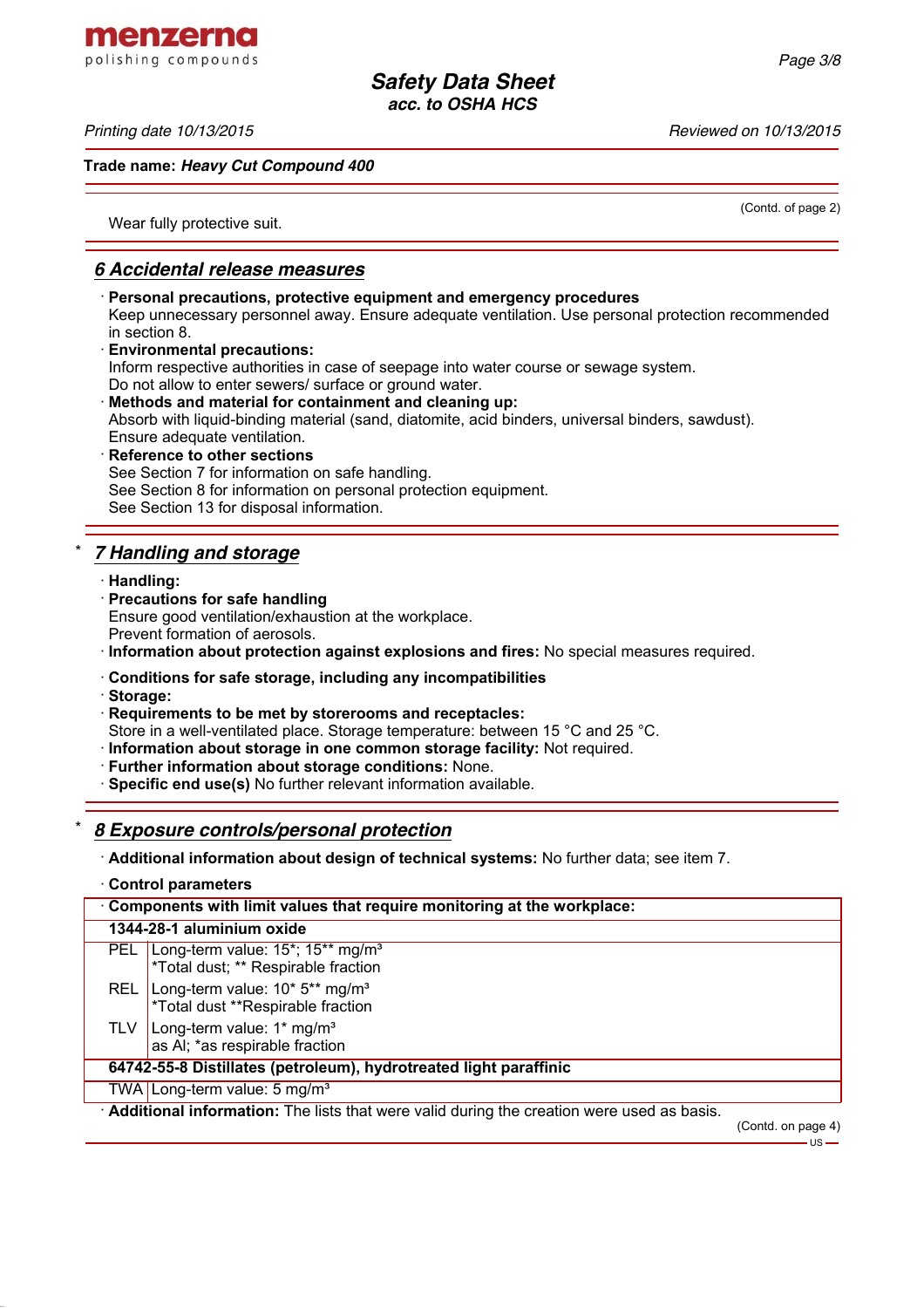menzerna polishing compounds

**Relative density** 

· **Vapour density Not determined.** 

*Printing date 10/13/2015 Reviewed on 10/13/2015*

**Trade name:** *Heavy Cut Compound 400*

(Contd. of page 3)

· **Exposure controls** · **Personal protective equipment:** · **General protective and hygienic measures:** Wash hands before breaks and at the end of work. Do not inhale gases / fumes / aerosols. Avoid contact with the eyes and skin. Do not eat, drink, smoke or sniff while working. Keep away from foodstuffs, beverages and feed. · **Breathing equipment:** Use suitable respiratory protective device only when aerosol or mist is formed. Filter A/P2 · **Protection of hands:** Protective gloves are recommended. The glove material has to be impermeable and resistant to the product/ the substance/ the preparation. Due to missing tests no recommendation to the glove material can be given for the product/ the preparation/ the chemical mixture. Selection of the glove material on consideration of the penetration times, rates of diffusion and the degradation · **Material of gloves** The selection of the suitable gloves does not only depend on the material, but also on further marks of quality and varies from manufacturer to manufacturer. As the product is a preparation of several substances, the resistance of the glove material can not be calculated in advance and has therefore to be checked prior to the application. · **Penetration time of glove material** The exact break through time has to be found out by the manufacturer of the protective gloves and has to be observed. · **Eye protection:** Safety glasses · **Body protection:** Protective work clothing *9 Physical and chemical properties* · **Information on basic physical and chemical properties** · **General Information** · **Appearance: Form:** Viscous **Color:** White · **Odor:** Characteristic · **Odour threshold:** Not determined. · **pH-value at 20 °C (68 °F):** > 7 · **Change in condition Melting point/Melting range:** Undetermined. **Boiling point/Boiling range:** > 100 °C (> 212 °F) · **Flash point:** > 100 °C (> 212 °F) · **Flammability (solid, gaseous):** Not applicable. · **Decomposition temperature:** Not determined. · **Auto igniting:** Product is not selfigniting.

· **Danger of explosion:** Product does not present an explosion hazard. **Density at 20 °C (68 °F):** 1,1 g/cm<sup>3</sup> (9.18 lbs/gal)<br> **Relative density Not determined.** 

(Contd. on page 5)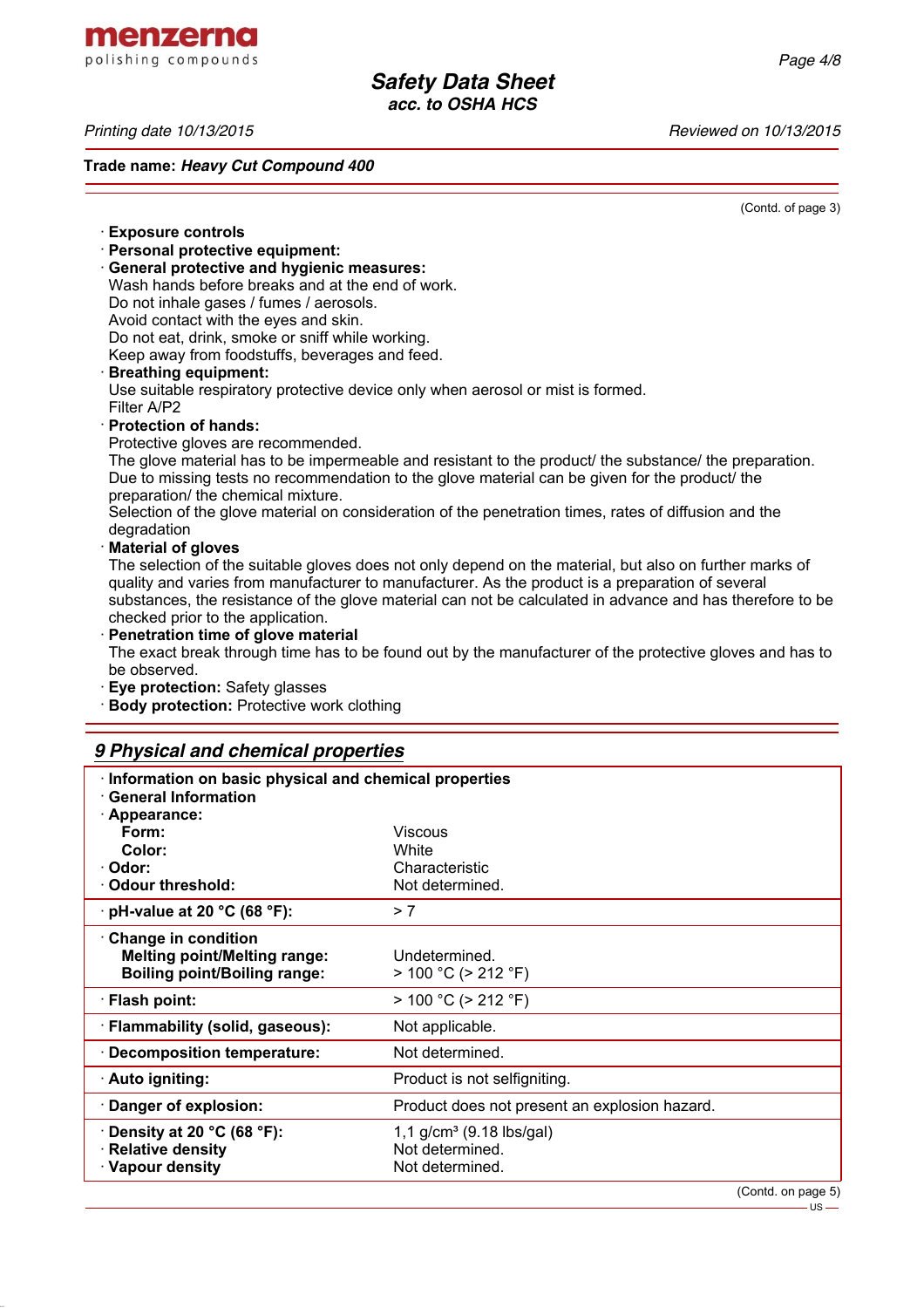*Page 5/8*

### **Trade name:** *Heavy Cut Compound 400*

|                                                                              |                                                                                | (Contd. of page 4) |
|------------------------------------------------------------------------------|--------------------------------------------------------------------------------|--------------------|
| <b>Evaporation rate</b>                                                      | Not determined.                                                                |                    |
| · Solubility in / Miscibility with<br>Water:                                 | Not miscible or difficult to mix.                                              |                    |
| · Partition coefficient (n-octanol/water): Not determined.                   |                                                                                |                    |
| · Viscosity:<br>Dynamic:<br>Kinematic at 40 $^{\circ}$ C (104 $^{\circ}$ F): | Not determined.<br>$> 20.5$ mm <sup>2</sup> /s                                 |                    |
| · Solvent content:<br><b>VOC content:</b><br>$\cdot$ Other information       | 14.0 %<br>158.9 g/l / 1.33 lb/gl<br>No further relevant information available. |                    |
|                                                                              |                                                                                |                    |

# *10 Stability and reactivity*

- · **Reactivity** None under normal conditions.
- · **Chemical stability**
- · **Thermal decomposition / conditions to be avoided:**
- No decomposition if used according to specifications.
- · **Possibility of hazardous reactions** No dangerous reactions known.
- · **Conditions to avoid** No further relevant information available.
- · **Incompatible materials:** No further relevant information available.
- · **Hazardous decomposition products:** No dangerous decomposition products known.

# \* *11 Toxicological information*

· **Information on toxicological effects**

· **Acute toxicity:**

### · **LD/LC50 values that are relevant for classification:**

**64742-82-1 Naphtha (petroleum), hydrodesulfurized heavy**

Oral LD50 > 5000 mg/kg (rat)

Dermal LD50  $>$  2920 mg/kg (rabbit)

- · **Primary irritant effect:**
- · **on the skin:** No irritant effect.
- · **on the eye:** No irritating effect.
- · **Sensitization:** No sensitizing effects known.
- · **Additional toxicological information:**
- · **OSHA-Ca (Occupational Safety & Health Administration)**

None of the ingredients is listed.

# \* *12 Ecological information*

- · **Toxicity**
- · **Aquatic toxicity:** No further relevant information available.
- · **Persistence and degradability** No further relevant information available.
- · **Behavior in environmental systems:**
- · **Bioaccumulative potential** No further relevant information available.
- · **Mobility in soil** No further relevant information available.
- · **Ecotoxical effects:**
- · **Remark:** Harmful to fish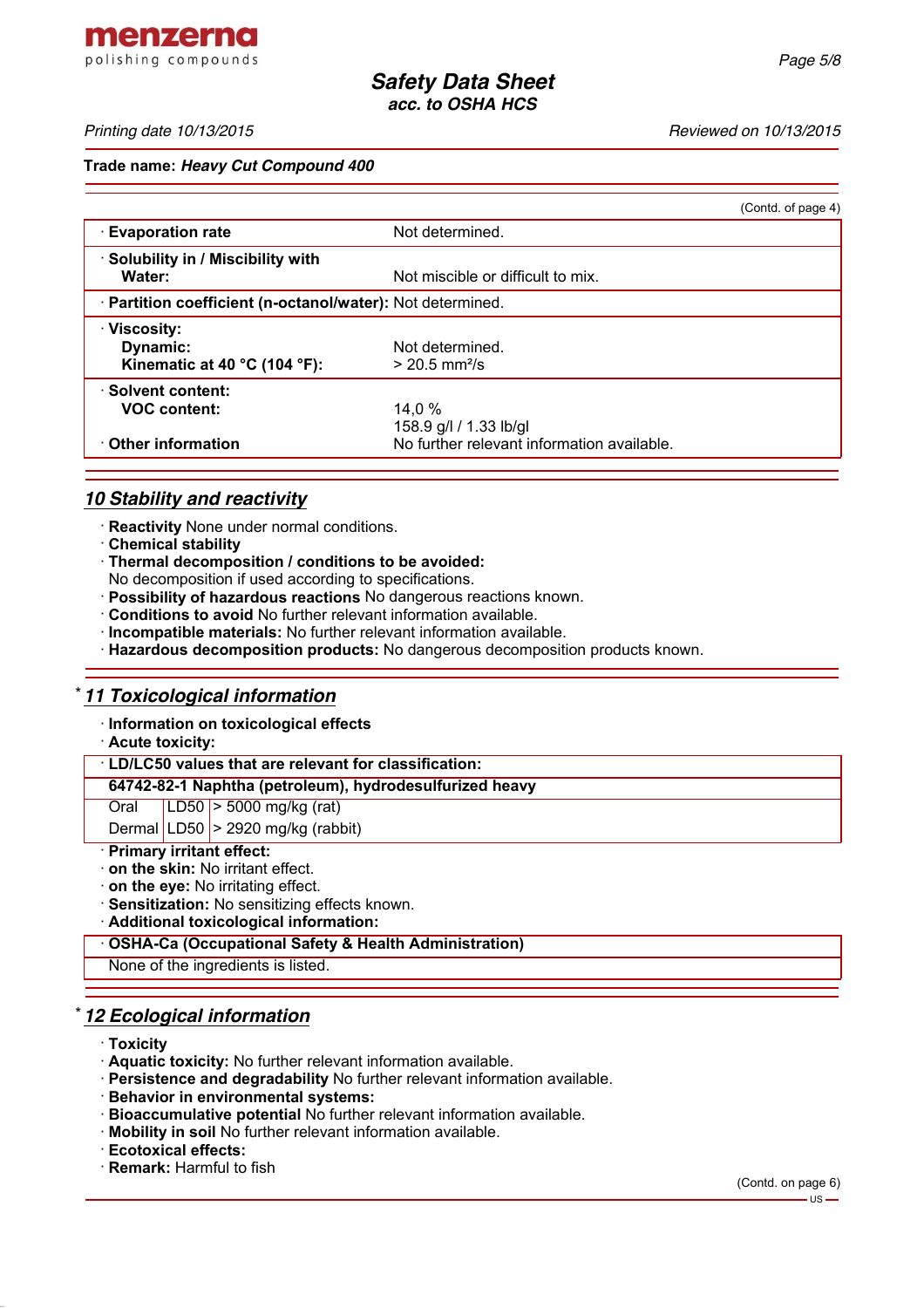*Printing date 10/13/2015 Reviewed on 10/13/2015*

### **Trade name:** *Heavy Cut Compound 400*

(Contd. of page 5)

- · **Additional ecological information:**
- · **General notes:**
- Do not allow product to reach ground water, water course or sewage system. Danger to drinking water if even small quantities leak into the ground.
- Harmful to aquatic organisms
- · **Results of PBT and vPvB assessment**
- · **PBT:** Not applicable.
- · **vPvB:** Not applicable.
- · **Other adverse effects** No further relevant information available.

# \* *13 Disposal considerations*

### · **Waste treatment methods**

· **Recommendation:**

Must not be disposed of together with household garbage. Do not allow product to reach sewage system. Must be specially treated adhering to official regulations.

· **Waste disposal key:**

Waste codes should be determined in consultation with the customer, supplier and disposal.

· **Uncleaned packagings:**

· **Recommendation:** Disposal must be made according to official regulations.

# *14 Transport information*

| · UN-Number                                |                 |  |
|--------------------------------------------|-----------------|--|
| · DOT, ADR, ADN, IMDG, IATA                | Void            |  |
| · UN proper shipping name                  |                 |  |
| · DOT, ADR, ADN, IMDG, IATA                | Void            |  |
|                                            |                 |  |
| · Transport hazard class(es)               |                 |  |
| DOT, ADR, ADN, IMDG, IATA                  |                 |  |
| · Class                                    | Void            |  |
|                                            |                 |  |
| · Packing group                            |                 |  |
| DOT, ADR, IMDG, IATA                       | Void            |  |
| · Environmental hazards:                   |                 |  |
| · Marine pollutant:                        | No              |  |
|                                            |                 |  |
| · Special precautions for user             | Not applicable. |  |
| Transport in bulk according to Annex II of |                 |  |
| MARPOL73/78 and the IBC Code               | Not applicable. |  |
| · UN "Model Regulation":                   | Void            |  |
|                                            |                 |  |

# \* *15 Regulatory information*

· **Safety, health and environmental regulations/legislation specific for the substance or mixture** Regulation 1907/2006/EC, REACH concerning the Registration, Evaluation, Authorisation and Restriction of Chemicals.

Regulation 453/2010/EU, REACH as amended.

Regulation 1272/2008/EC, on Classification, Labelling and Packaging of substances and mixtures.

(Contd. on page 7)

 $-$ 

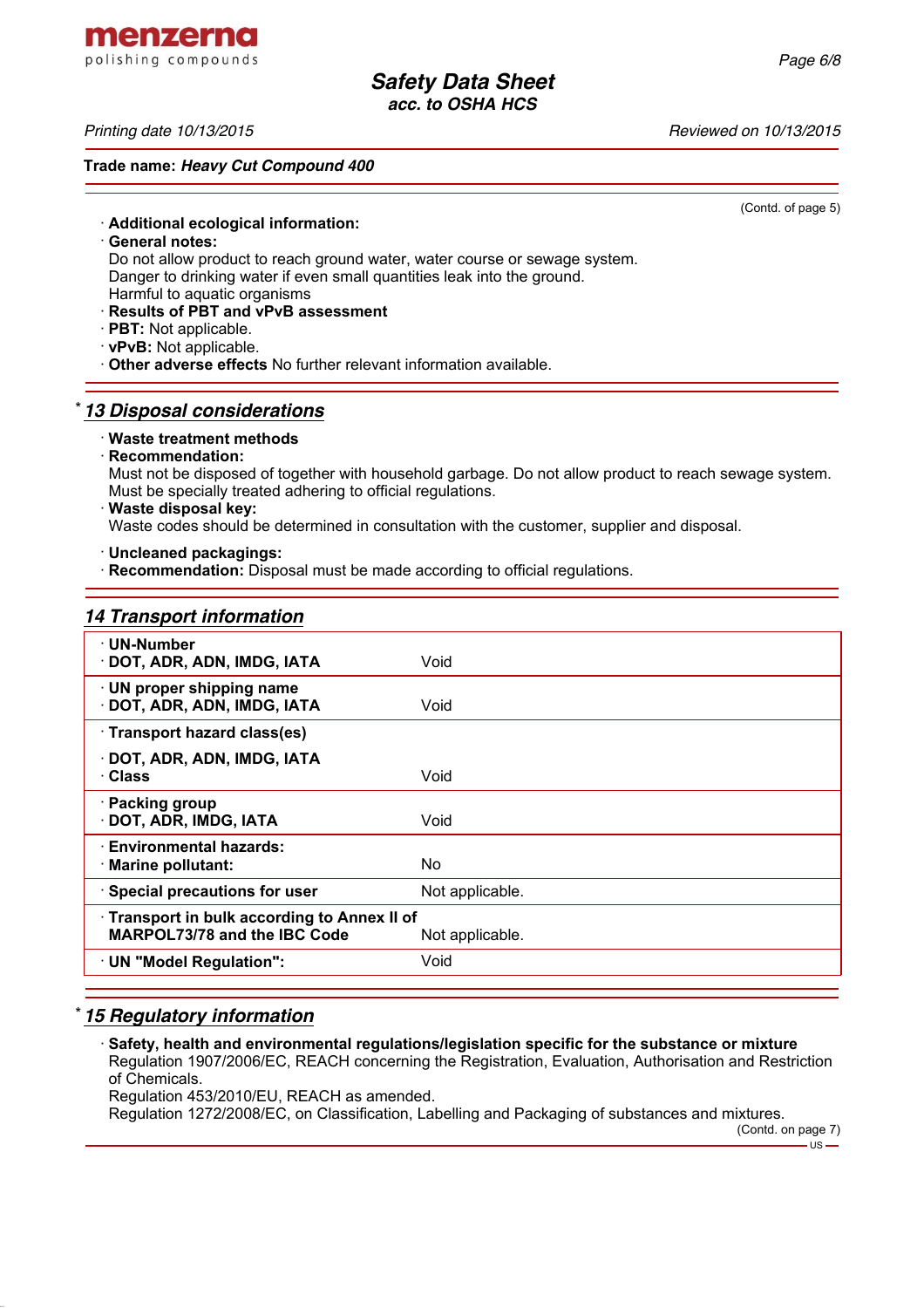menzerna polishing compounds

*Printing date 10/13/2015 Reviewed on 10/13/2015*

#### **Trade name:** *Heavy Cut Compound 400*

(Contd. of page 6)

| · Sara                                                      |    |
|-------------------------------------------------------------|----|
| Section 355 (extremely hazardous substances):               |    |
| None of the ingredients is listed.                          |    |
| · Section 313 (Specific toxic chemical listings):           |    |
| 1344-28-1 aluminium oxide                                   |    |
| TSCA (Toxic Substances Control Act):                        |    |
| All ingredients are listed.                                 |    |
| Proposition 65                                              |    |
| <b>Chemicals known to cause cancer:</b>                     |    |
| None of the ingredients is listed.                          |    |
| Chemicals known to cause reproductive toxicity for females: |    |
| None of the ingredients is listed.                          |    |
| Chemicals known to cause reproductive toxicity for males:   |    |
| None of the ingredients is listed.                          |    |
| Chemicals known to cause developmental toxicity:            |    |
| None of the ingredients is listed.                          |    |
| Carcinogenic categories                                     |    |
| <b>EPA (Environmental Protection Agency)</b>                |    |
| None of the ingredients is listed.                          |    |
| · TLV (Threshold Limit Value established by ACGIH)          |    |
| 1344-28-1 aluminium oxide                                   | A4 |

· **NIOSH-Ca (National Institute for Occupational Safety and Health)**

None of the ingredients is listed.

### · **GHS label elements**

The product is classified and labeled according to the Globally Harmonized System (GHS).

· **Hazard pictograms**



- · **Signal word** Danger
- · **Hazard-determining components of labeling:** Naphtha (petroleum), hydrodesulfurized heavy
- · **Hazard statements**

Causes damage to the central nervous system through prolonged or repeated exposure. Route of exposure: Inhalation.

- · **Precautionary statements** Do not breathe dust/fume/gas/mist/vapors/spray. Wash thoroughly after handling. Do not eat, drink or smoke when using this product. Get medical advice/attention if you feel unwell. Dispose of contents/container in accordance with local/regional/national/international regulations.
- · **Chemical safety assessment:** A Chemical Safety Assessment has not been carried out.

 $\overline{US}$